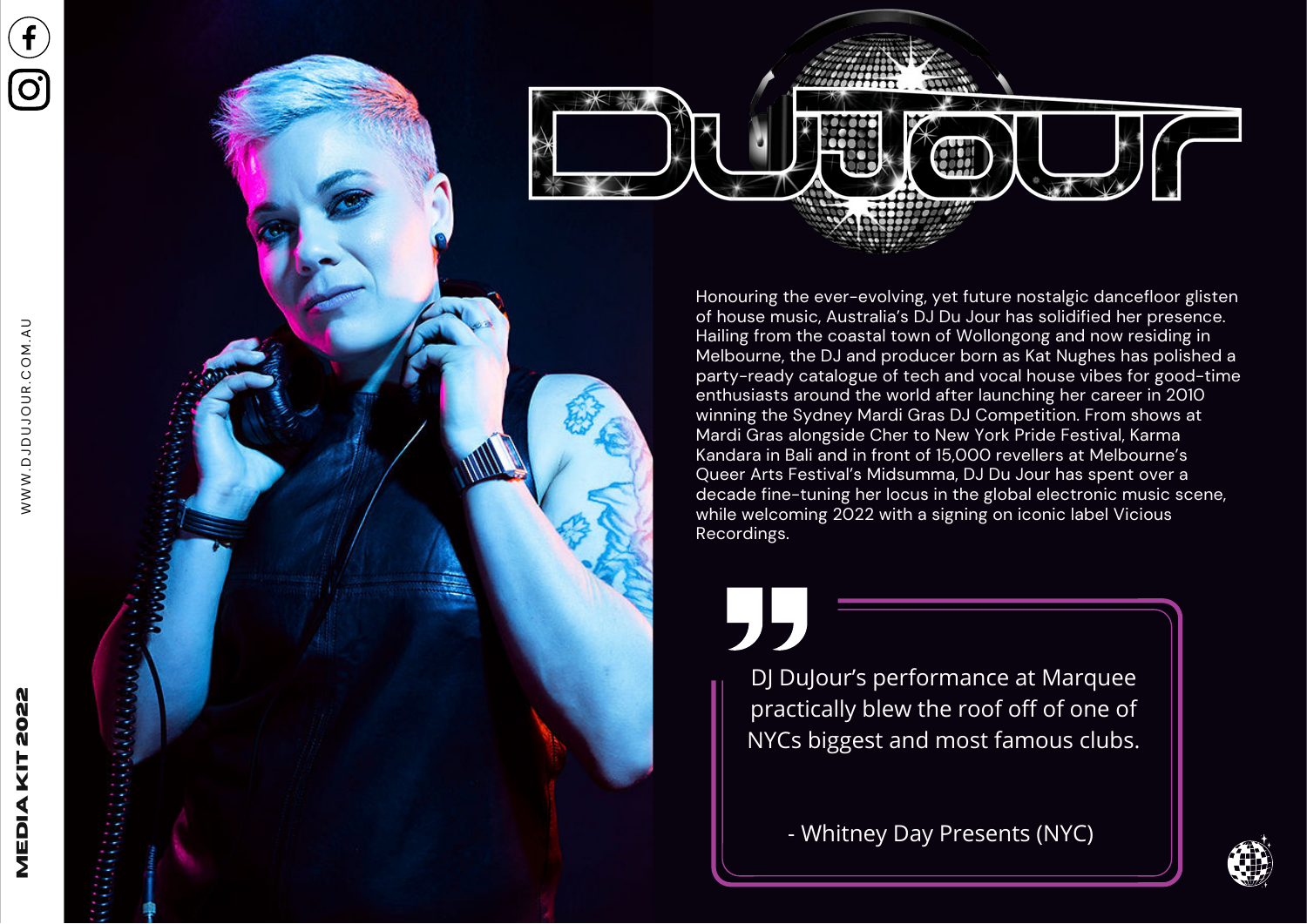## **AbouT**



Letting music be the driver, since 2015 Du Jour has been pinning the global tour map across the USA, Indonesia and Greece, while the motherland has given her grace of some of the country's most prolific events and clubs. Spinning alongside Sam Divine, Low Steppa and Ferreck Dawn on the Defected tour in Australia, the Du Jour energy radiated, giving devotees some of the best sounds on three simultaneous decks. Working the Balearic tip, Kat has featured on For The Love of House and Kitten Records Presents via Ibiza Club News Radio, sharing her passion for house music outside of the clubs.





| Nothing Compares 2 U (Original Mix)            |  |
|------------------------------------------------|--|
| Sweet Dreams, Rolling in the Deep              |  |
| Say Something (Brendan Terry & Du Jour Rework) |  |
| Turn To Dust                                   |  |